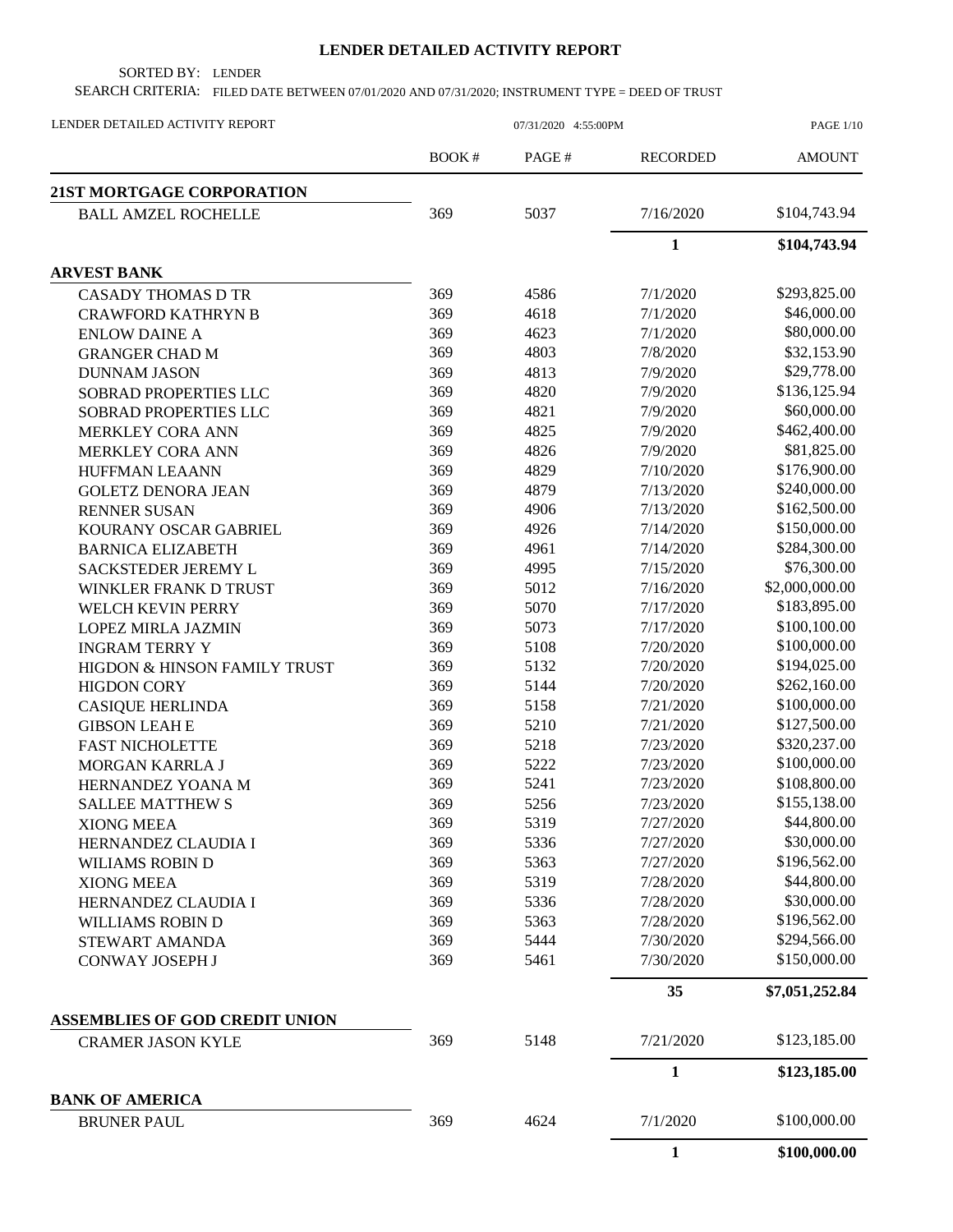| LENDER DETAILED ACTIVITY REPORT                           |       | 07/31/2020 4:55:00PM |                 | <b>PAGE 2/10</b> |
|-----------------------------------------------------------|-------|----------------------|-----------------|------------------|
|                                                           | BOOK# | PAGE#                | <b>RECORDED</b> | <b>AMOUNT</b>    |
| <b>BANK OF ENGLAND</b>                                    |       |                      |                 |                  |
| <b>CAMPBELL JOEL N</b>                                    | 369   | 5043                 | 7/16/2020       | \$60,000.00      |
|                                                           |       |                      | $\mathbf{1}$    | \$60,000.00      |
| <b>BANK OF LITTLE ROCK MORTGAGE</b>                       |       |                      |                 |                  |
| <b>LAUGHLIN DEBRA</b>                                     | 369   | 4794                 | 7/8/2020        | \$137,464.00     |
|                                                           |       |                      | $\mathbf{1}$    | \$137,464.00     |
| <b>CALIBER HOME LOANS</b><br><b>BUTLER KENNETH L</b>      | 369   | 5476                 | 7/31/2020       | \$201,804.00     |
|                                                           |       |                      | 1               | \$201,804.00     |
| <b>CITIZENS BANK</b>                                      |       |                      |                 |                  |
| <b>STUSSY AMANDA M</b>                                    | 369   | 5514                 | 7/31/2020       | \$135,000.00     |
|                                                           |       |                      | $\mathbf{1}$    | \$135,000.00     |
| <b>COMMERCE BANK</b>                                      |       |                      |                 |                  |
| <b>BUTLER ADRIAN TESSA</b>                                | 369   | 5473                 | 7/31/2020       | \$128,250.00     |
|                                                           |       |                      | 1               | \$128,250.00     |
| <b>COMMUNITY BANK &amp; TRUST</b>                         |       |                      |                 |                  |
| SORENSON 1000 OAKS RANCH, LLC                             | 369   | 4594                 | 7/1/2020        | \$1,175,000.00   |
| PEARSON CHARLES J                                         | 369   | 4739                 | 7/7/2020        | \$50,000.00      |
| PEARSON CHARLES J                                         | 369   | 4740                 | 7/7/2020        | \$141,000.00     |
| SMITH JANELLE L                                           | 369   | 5146                 | 7/20/2020       | \$50,000.00      |
|                                                           |       |                      | 4               | \$1,416,000.00   |
| <b>COMMUNITY BANK AND TRUST</b><br><b>SEXTON RHONDA S</b> | 369   | 4639                 | 7/2/2020        | \$132,000.00     |
| WILLIAMS JYL R                                            | 369   | 4654                 | 7/2/2020        | \$212,000.00     |
| <b>SEXTON RHONDA S</b>                                    | 369   | 4639                 | 7/6/2020        | \$132,000.00     |
| WILLIAMS JYL R                                            | 369   | 4654                 | 7/6/2020        | \$212,000.00     |
| TON TRISHA K                                              | 369   | 5044                 | 7/16/2020       | \$149,600.00     |
| <b>CLANTON HEIDI JO</b>                                   | 369   | 5208                 | 7/21/2020       | \$127,600.00     |
|                                                           |       |                      | 6               | \$965,200.00     |
| DAS ACQUISITION COMPANY                                   |       |                      |                 |                  |
| <b>TEAGUE KATHRINE</b>                                    | 369   | 4929                 | 7/14/2020       | \$64,545.00      |
| HOLLAND JOHN L                                            | 369   | 5304                 | 7/24/2020       | \$70,707.00      |
|                                                           |       |                      | $\overline{2}$  | \$135,252.00     |
| <b>DAS AQUISITION COMPANY</b>                             |       |                      |                 |                  |
| PROUGH ANGELIQUE                                          | 369   | 4884                 | 7/13/2020       | \$179,685.00     |
| DECLUE JESSICA                                            | 369   | 4990                 | 7/15/2020       | \$137,750.00     |
| <b>MARTON CRAIGS</b>                                      | 369   | 5058                 | 7/16/2020       | \$222,350.00     |
| DRAPER AND KRAMER MORTGAGE                                |       |                      | 3               | \$539,785.00     |
| <b>MCLEAN CARRIE</b>                                      | 369   | 4777                 | 7/8/2020        | \$169,983.00     |
|                                                           |       |                      | $\mathbf{1}$    | \$169,983.00     |
| <b>FCS FINANCIAL</b>                                      |       |                      |                 |                  |
| <b>FENSKE SHARON TR</b>                                   | 369   | 5153                 | 7/21/2020       | \$771,284.00     |
|                                                           |       |                      | 1               | \$771,284.00     |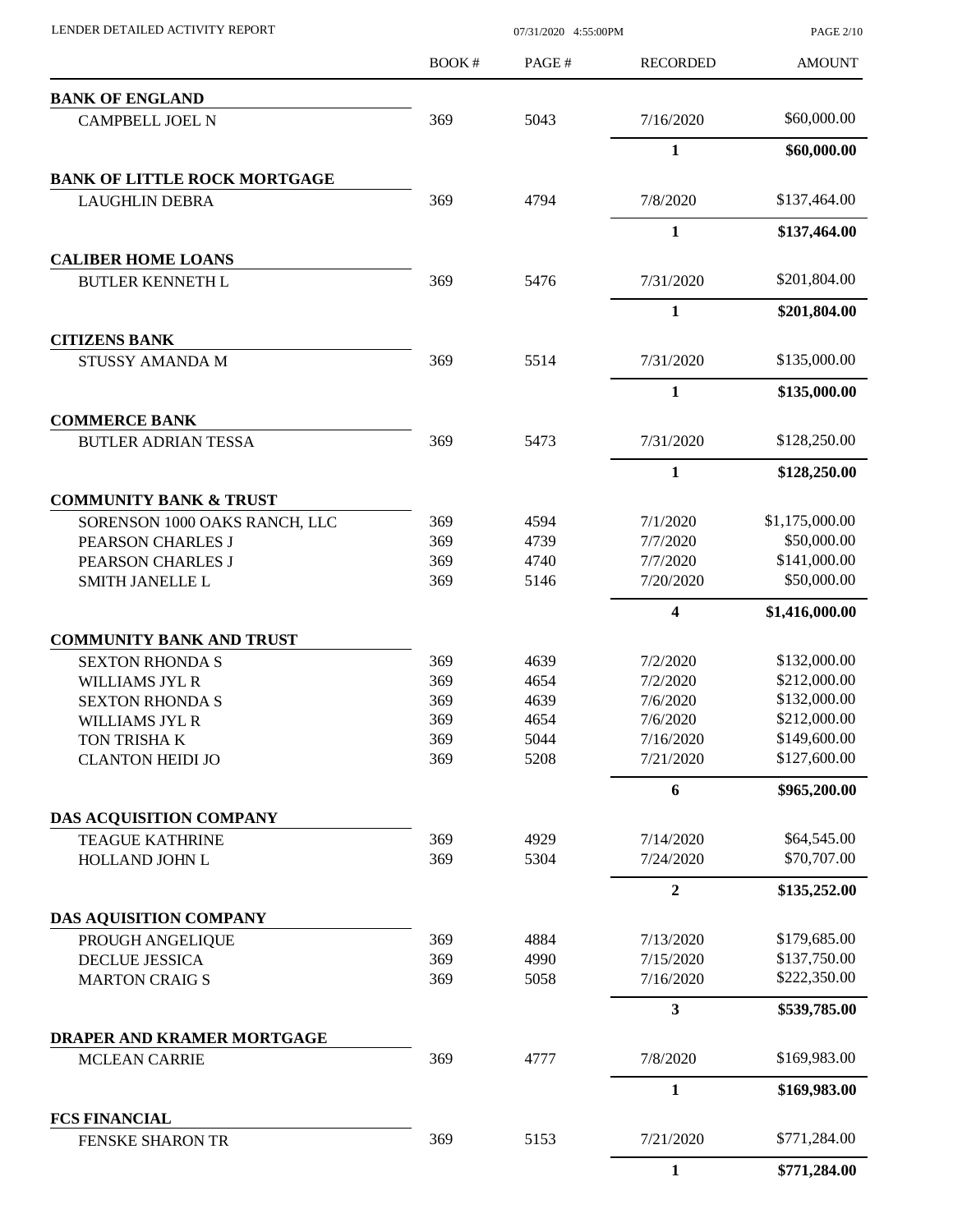PAGE 3/10

|                                      | BOOK# | PAGE# | <b>RECORDED</b> | <b>AMOUNT</b>  |
|--------------------------------------|-------|-------|-----------------|----------------|
| <b>FIRST COMMUNITY BANK</b>          |       |       |                 |                |
| <b>WEBB CHELSEA</b>                  | 369   | 4731  | 7/7/2020        | \$205,000.00   |
| <b>KCF LLC</b>                       | 369   | 4732  | 7/7/2020        | \$0.00         |
| <b>NORRIS SHAUNA</b>                 | 369   | 4748  | 7/7/2020        | \$371,000.00   |
| KENNEDY TROY RICHARD                 | 369   | 4762  | 7/7/2020        | \$98,188.00    |
| PRICE DENISE A                       | 369   | 4790  | 7/8/2020        | \$140,000.00   |
| <b>DANIELS AMY J</b>                 | 369   | 4939  | 7/14/2020       | \$264,441.00   |
| <b>MOORE MARTIN JAY</b>              | 369   | 4940  | 7/14/2020       | \$165,200.00   |
| <b>WINSTEAD LEVI</b>                 | 369   | 4955  | 7/14/2020       | \$171,616.00   |
| HUBBARD JACK T AND JUDITH H TRUST    | 369   | 4958  | 7/14/2020       | \$250,000.00   |
| <b>BUSSEY JONATHAN HUNTER</b>        | 369   | 4975  | 7/15/2020       | \$180,102.50   |
| <b>KETCHAM KIM</b>                   | 369   | 5035  | 7/16/2020       | \$161,754.00   |
| <b>CAMERER PHILIP</b>                | 369   | 5075  | 7/17/2020       | \$484,844.50   |
| HAVEN HOMES OF SOUTHWEST MISSOURI LL | 369   | 5086  | 7/17/2020       | \$124,900.00   |
| MOSER PRODUCTS LLC                   | 369   | 5122  | 7/20/2020       | \$63,900.00    |
| <b>WILSON TAMMY L</b>                | 369   | 5155  | 7/21/2020       | \$242,500.00   |
| <b>VLASIN LATHAN J</b>               | 369   | 5275  | 7/24/2020       | \$217,765.00   |
| <b>WEST DYLANT</b>                   | 369   | 5330  | 7/27/2020       | \$80,964.00    |
| <b>ZERBEL LOREN S</b>                | 369   | 5362  | 7/27/2020       | \$159,565.00   |
| WEST DYLAN T                         | 369   | 5330  | 7/28/2020       | \$80,964.00    |
| <b>ZERBEL LOREN S</b>                | 369   | 5362  | 7/28/2020       | \$159,565.00   |
| <b>HALTERMAN AARON</b>               | 369   | 5468  | 7/30/2020       | \$420,640.00   |
|                                      |       |       | 21              | \$4,042,909.00 |
| <b>FIRST COMMUNTIY BANK</b>          |       |       |                 |                |
| <b>BALL GLYNDA</b>                   | 369   | 4920  | 7/14/2020       | \$223,000.00   |
|                                      |       |       | 1               | \$223,000.00   |
| FIRST NATIONAL BANK OF FORT SMITH    |       |       |                 |                |
| <b>HALL TAYLOR B</b>                 | 369   | 5182  | 7/21/2020       | \$25,600.00    |
|                                      |       |       | $\mathbf{1}$    | \$25,600.00    |
| <b>FIRST STATE BANK OF PURDY</b>     |       |       |                 |                |
| ROARK COURTNEY J                     | 369   | 5357  | 7/27/2020       | \$284,000.00   |
| ROARK COURTNEY J                     | 369   | 5357  | 7/28/2020       | \$284,000.00   |
|                                      |       |       | 2               | \$568,000.00   |
| <b>FLANAGAN STATE BANK</b>           |       |       |                 |                |
| <b>ENGELAGE ISAAC D</b>              | 369   | 5510  | 7/31/2020       | \$76,622.00    |
|                                      |       |       | $\mathbf{1}$    | \$76,622.00    |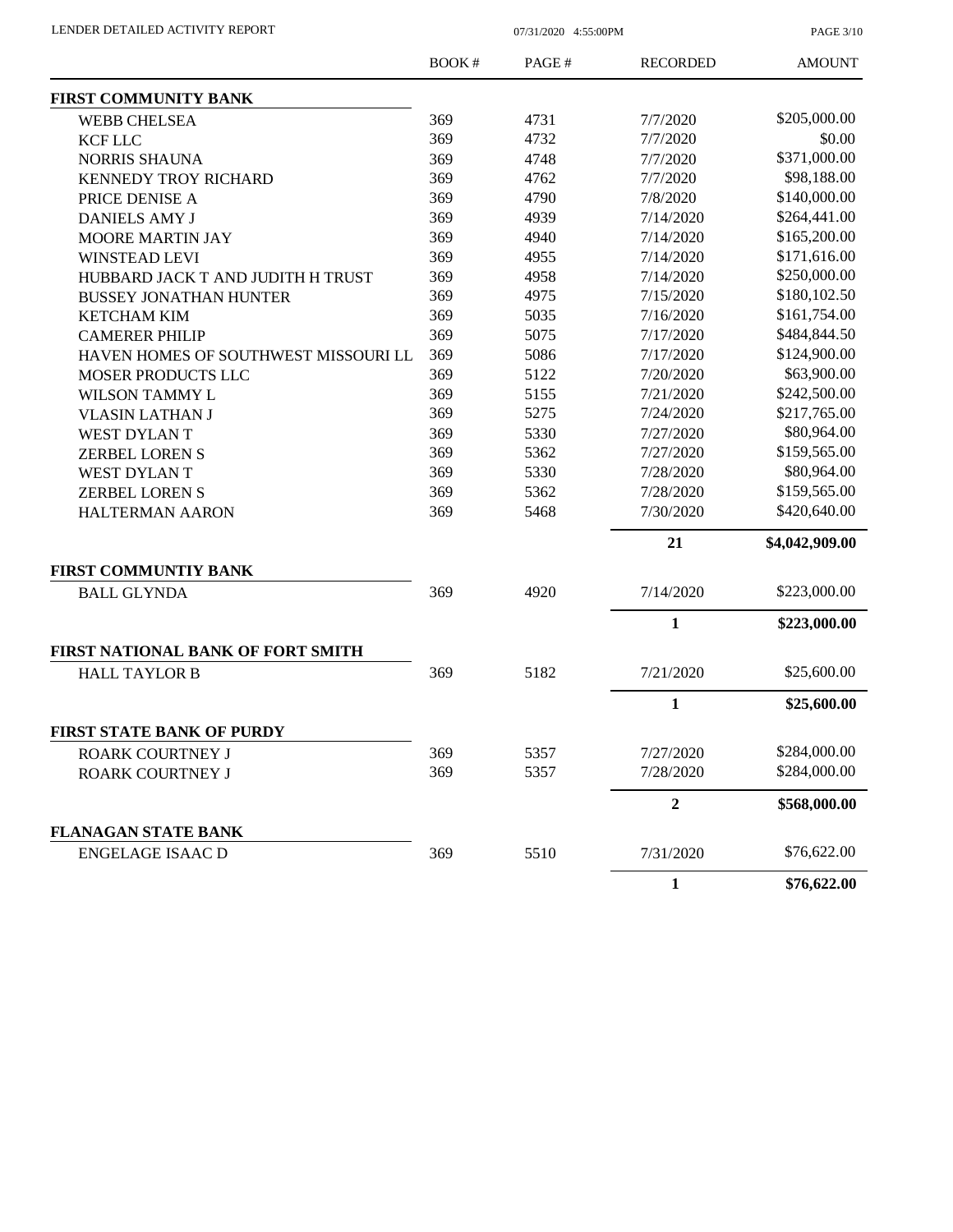PAGE 4/10

|                             | BOOK#      | PAGE# | <b>RECORDED</b> | <b>AMOUNT</b> |
|-----------------------------|------------|-------|-----------------|---------------|
| <b>FLAT BRANCH MORTGAGE</b> |            |       |                 |               |
| <b>FRANKLIN RYVER</b>       | 369        | 4603  | 7/1/2020        | \$87,777.00   |
| <b>GATES DEBORAH JO</b>     | 369        | 4630  | 7/2/2020        | \$112,000.00  |
| HATFIELD SHANNON M          | 369        | 4631  | 7/2/2020        | \$105,000.00  |
| VICKREY TIFFANEY NICOLE     | 369        | 4652  | 7/2/2020        | \$201,400.00  |
| RUSSELL DANIEL T            | 369        | 4666  | 7/2/2020        | \$75,757.00   |
| JOHNSON KENNETH D           | 369        | 4668  | 7/2/2020        | \$85,405.00   |
| PAINTER JOHN                | 369        | 4674  | 7/2/2020        | \$70,550.00   |
| <b>GATES DEBORAH JO</b>     | 369        | 4630  | 7/6/2020        | \$112,000.00  |
| HATFIELD SHANNON M          | 369        | 4631  | 7/6/2020        | \$105,000.00  |
| VICKREY TIFFANEY NICOLE     | 369        | 4652  | 7/6/2020        | \$201,400.00  |
| RUSSELL DANIEL T            | 369        | 4666  | 7/6/2020        | \$75,757.00   |
| JOHNSON KENNETH D           | 369        | 4668  | 7/6/2020        | \$85,405.00   |
| PAINTER JOHN                | 369        | 4674  | 7/6/2020        | \$70,550.00   |
| DILLON CAATRINA L           | 369        | 4746  | 7/7/2020        | \$68,732.00   |
| PARKER NICHOLE LYNN         | 369        | 4754  | 7/7/2020        | \$139,702.00  |
| THARP KAYLEIGH              | 369        | 4766  | 7/7/2020        | \$156,750.00  |
| <b>OLSON PRESTON</b>        | 369        | 4800  | 7/8/2020        | \$196,000.00  |
| <b>SANCHEZ FELIPE JR</b>    | 369        | 4848  | 7/10/2020       | \$93,939.00   |
| <b>LAMMERS BRENDON G</b>    | 369        | 4851  | 7/10/2020       | \$86,000.00   |
| <b>WARD DANIEL A</b>        | 369        | 4853  | 7/10/2020       | \$133,333.00  |
| ROSENTHAL JASON             | 369        | 4855  | 7/10/2020       | \$65,930.00   |
| <b>HALE MAGEN E</b>         | 369        | 4862  | 7/10/2020       | \$262,163.00  |
| PAINTER JOHN                | 369        | 4894  | 7/13/2020       | \$70,550.00   |
|                             | 369        | 4911  | 7/13/2020       | \$169,195.00  |
| NGUYEN TAMMY                | 369        | 4931  |                 | \$314,800.00  |
| O'DELL ALEXANDRA NICHOLE    | 369        | 4934  | 7/14/2020       | \$120,202.00  |
| <b>FONSECA DEENICE</b>      |            |       | 7/14/2020       | \$130,240.00  |
| <b>BROWER ANGELA</b>        | 369<br>369 | 4937  | 7/14/2020       | \$198,325.00  |
| <b>MILLER LEAH</b>          |            | 4968  | 7/15/2020       |               |
| MOSBURG AMY E               | 369        | 4986  | 7/15/2020       | \$161,520.00  |
| <b>GRANT LADALE</b>         | 369        | 5020  | 7/16/2020       | \$158,997.00  |
| <b>BLACKADAM A</b>          | 369        | 5111  | 7/20/2020       | \$229,340.00  |
| SANTOSKY JEREMY J           | 369        | 5113  | 7/20/2020       | \$187,878.00  |
| <b>CANAZON PATRICIA</b>     | 369        | 5143  | 7/20/2020       | \$83,460.00   |
| <b>JONES COTTON</b>         | 369        | 5161  | 7/21/2020       | \$92,828.00   |
| <b>HANING JAMES F II</b>    | 369        | 5179  | 7/21/2020       | \$176,905.00  |
| <b>BEIGHTS ELIZABETH</b>    | 369        | 5190  | 7/21/2020       | \$141,281.00  |
| <b>KIEFFER BRADLEY S</b>    | 369        | 5195  | 7/21/2020       | \$153,864.00  |
| <b>MCGINNIS AMBER</b>       | 369        | 5240  | 7/23/2020       | \$139,393.00  |
| ROBERTS JEANE M             | 369        | 5294  | 7/24/2020       | \$491,000.00  |
| KINGRY CHELSEA L            | 369        | 5326  | 7/27/2020       | \$112,917.00  |
| <b>LEFEVERS JORDAN</b>      | 369        | 5340  | 7/27/2020       | \$141,600.00  |
| <b>KINGRY DAVID</b>         | 369        | 5326  | 7/28/2020       | \$112,917.00  |
| <b>LEFEVERS JORDAN</b>      | 369        | 5340  | 7/28/2020       | \$141,600.00  |
| <b>NORTHRUP LISA</b>        | 369        | 5409  | 7/29/2020       | \$226,500.00  |
| <b>BIDWELL KEVIN</b>        | 369        | 5419  | 7/29/2020       | \$87,975.00   |
| <b>DAY JANET</b>            | 369        | 5449  | 7/30/2020       | \$291,452.00  |
| <b>SILLS GARY</b>           | 369        | 5455  | 7/30/2020       | \$81,202.00   |
| <b>FIELDS LUKE</b>          | 369        | 5459  | 7/30/2020       | \$146,464.00  |
| <b>CULP CODY ZANE</b>       | 369        | 5507  | 7/31/2020       | \$186,325.00  |
| KILPATRICK TRAVIS D         | 369        | 5525  | 7/31/2020       | \$119,090.00  |
| <b>TOBAR HECTOR L</b>       | 369        | 5538  | 7/31/2020       | \$146,161.00  |
|                             |            |       |                 |               |

**51 \$7,404,531.00**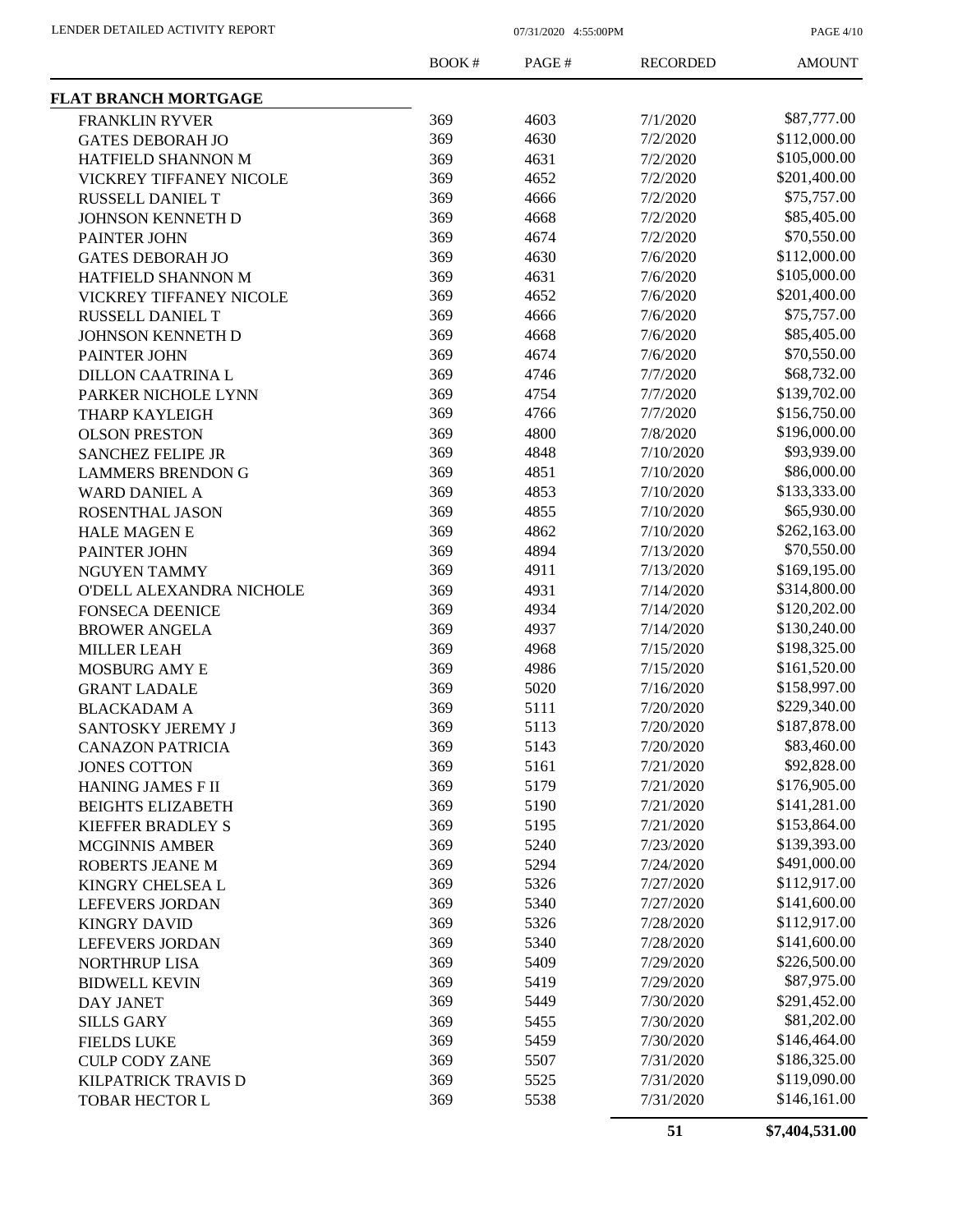PAGE 5/10

|                                                      | BOOK#      | PAGE#        | <b>RECORDED</b>         | <b>AMOUNT</b>  |
|------------------------------------------------------|------------|--------------|-------------------------|----------------|
| FREEDOM BANK OF SOUTHERN MISSOURI                    |            |              |                         |                |
| MANJARREZ MARIA GUADALUPE                            | 369        | 5530         | 7/31/2020               | \$40,000.00    |
|                                                      |            |              | 1                       | \$40,000.00    |
| <b>FREEDOM MORTGAGE</b>                              |            |              |                         |                |
| <b>ROSS BRANDON</b>                                  | 369        | 4873         | 7/13/2020               | \$177,555.00   |
|                                                      |            |              | $\mathbf{1}$            | \$177,555.00   |
| FREEDOM MORTGAGE CORPORATION                         |            |              |                         |                |
| <b>MADISON AMBER J</b>                               | 369        | 4626         | 7/2/2020                | \$166,135.00   |
| <b>MADISON AMBER J</b>                               | 369        | 4626         | 7/6/2020                | \$166,135.00   |
| <b>BROWN NATHAN</b>                                  | 369        | 4808         | 7/9/2020                | \$127,095.00   |
| <b>BOSWELL SHANNON</b>                               | 369        | 5235         | 7/23/2020               | \$212,075.00   |
|                                                      |            |              | $\overline{\mathbf{4}}$ | \$671,440.00   |
| <b>GATEWAY MORTGAGE GROUP</b>                        |            |              |                         |                |
| <b>GRADWOHL AMANDA R</b>                             | 369        | 5300         | 7/24/2020               | \$198,831.00   |
| JENKINS STEVEN L                                     | 369        | 5328         | 7/27/2020               | \$49,900.00    |
| <b>JENKINS STEVEN L</b>                              | 369        | 5328         | 7/28/2020               | \$49,900.00    |
|                                                      |            |              | $\mathbf{3}$            | \$298,631.00   |
| <b>GREAT SOUTHERN BANK</b><br><b>KEIZER JEANNA R</b> | 369        | 5092         | 7/17/2020               | \$80,000.00    |
|                                                      |            |              | $\mathbf{1}$            | \$80,000.00    |
| <b>GUARANTY BANK</b>                                 |            |              |                         |                |
| PHILLIPS REBECCA                                     | 369        | 4744         | 7/7/2020                | \$143,355.00   |
| <b>GARCIA EMILY</b>                                  | 369        | 4871         | 7/10/2020               | \$217,800.00   |
| <b>CASTER JOHN</b>                                   | 369        | 4897         | 7/13/2020               | \$214,051.00   |
| SPENCER KRISTIN L                                    | 369        | 5180         | 7/21/2020               | \$297,300.00   |
| STANSBURY MAKENZIE LANE                              | 369        | 5428         | 7/29/2020               | \$272,000.00   |
| <b>COBB DALTON</b>                                   | 369        | 5457         | 7/30/2020               | \$36,100.00    |
|                                                      |            |              | 6                       | \$1,180,606.00 |
| <b>HAUGHT LARRY B AND LINDA L TRUST</b>              |            |              |                         |                |
| <b>LANE JACQUELINE</b>                               | 369        | 5115         | 7/20/2020               | \$50,000.00    |
|                                                      |            |              | $\mathbf{1}$            | \$50,000.00    |
| <b>INDECOM GLOBAL SERVICES</b>                       |            |              |                         |                |
| <b>COLE EMMA JANE</b>                                | 369        | 5290         | 7/24/2020               | \$96,956.00    |
|                                                      |            |              | 1                       | \$96,956.00    |
| <b>JPMORGAN CHASE BANK</b>                           |            |              |                         |                |
| HUMPHREY JULIA C                                     | 369        | 5289         | 7/24/2020               | \$64,750.00    |
|                                                      |            |              | $\mathbf{1}$            | \$64,750.00    |
| <b>KELLER MORTGAGE</b><br>SYLVESTER LINDZEY          | 369        | 4881         | 7/13/2020               | \$173,375.00   |
|                                                      |            |              |                         |                |
|                                                      |            |              | $\mathbf{1}$            | \$173,375.00   |
| <b>KELLEY LEIGH</b>                                  |            |              |                         | \$135,000.00   |
| <b>ROARK COURTNEY J</b><br>ROARK COURTNEY J          | 369<br>369 | 5359<br>5359 | 7/27/2020<br>7/28/2020  | \$135,000.00   |
|                                                      |            |              |                         |                |
|                                                      |            |              | $\boldsymbol{2}$        | \$270,000.00   |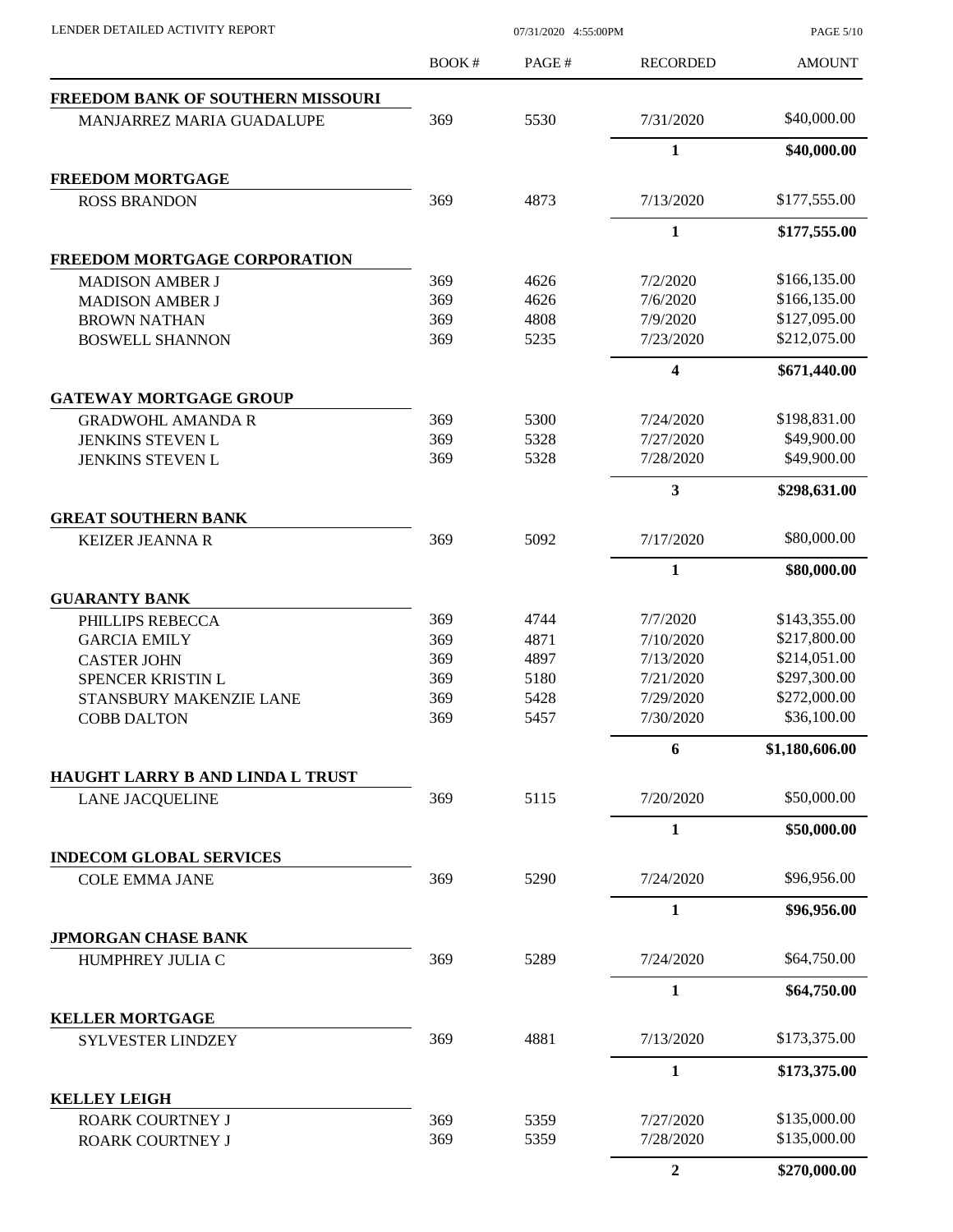| LENDER DETAILED ACTIVITY REPORT                         | 07/31/2020 4:55:00PM |       |                 | PAGE 6/10      |  |
|---------------------------------------------------------|----------------------|-------|-----------------|----------------|--|
|                                                         | <b>BOOK#</b>         | PAGE# | <b>RECORDED</b> | <b>AMOUNT</b>  |  |
| <b>KELLEY RON</b>                                       |                      |       |                 |                |  |
| <b>ROARK KENNETH W</b>                                  | 369                  | 5359  | 7/27/2020       | \$135,000.00   |  |
| ROARK KENNETH W                                         | 369                  | 5359  | 7/28/2020       | \$135,000.00   |  |
|                                                         |                      |       | $\overline{2}$  | \$270,000.00   |  |
| <b>KNOTT DANIEL</b>                                     |                      |       |                 |                |  |
| MCGUIRE TOMMAS JEFFERY                                  | 369                  | 5072  | 7/17/2020       | \$29,400.00    |  |
|                                                         |                      |       | $\mathbf{1}$    | \$29,400.00    |  |
| <b>KNOTT MELISSA</b>                                    |                      |       |                 | \$29,400.00    |  |
| MCGUIRE TOMMAS JEFFERY                                  | 369                  | 5072  | 7/17/2020       |                |  |
| <b>LAKEVIEW LOAN SERVICING</b>                          |                      |       | 1               | \$29,400.00    |  |
| <b>WEAVER JAMIE</b>                                     | 369                  | 4804  | 7/9/2020        | \$162,682.00   |  |
|                                                         |                      |       | $\mathbf{1}$    | \$162,682.00   |  |
| <b>LOANDEPOT.COM</b>                                    |                      |       |                 |                |  |
| <b>GARRETT CHRISTOPHER S</b>                            | 369                  | 5183  | 7/21/2020       | \$160,000.00   |  |
|                                                         |                      |       | 1               | \$160,000.00   |  |
| <b>MID-MISSOURI BANK</b>                                |                      |       |                 |                |  |
| <b>MARNEY ADAM</b>                                      | 369                  | 4617  | 7/1/2020        | \$116,000.00   |  |
| <b>MANINGAS AIMEE</b>                                   | 369                  | 4922  | 7/14/2020       | \$510,400.00   |  |
| <b>MANINGAS TALON</b>                                   | 369                  | 4924  | 7/14/2020       | \$449,600.00   |  |
|                                                         |                      |       | 3               | \$1,076,000.00 |  |
| MID-MISSOURI MORTGAGE CO<br><b>BIG DAY PROPERTY LLC</b> | 369                  | 5251  | 7/23/2020       | \$125,657.00   |  |
|                                                         |                      |       | $\mathbf{1}$    | \$125,657.00   |  |
|                                                         |                      |       |                 |                |  |
| MIDWEST STORM SHELTERS LLC<br><b>SMITH AMY</b>          | 369                  | 4792  | 7/8/2020        | \$110,500.00   |  |
|                                                         |                      |       | 1               | \$110,500.00   |  |
| MISSOURI ELECTRIC COOPERATIVES EMPLOYEES CU             |                      |       |                 |                |  |
| <b>WHYTE GARY</b>                                       | 369                  | 5423  | 7/29/2020       | \$145,000.00   |  |
|                                                         |                      |       | $\mathbf{1}$    | \$145,000.00   |  |
| MORTGAGE INVESTMENT SERVICES                            |                      |       |                 |                |  |
| ARNALL KALEB RICHARD                                    | 369                  | 5175  | 7/21/2020       | \$219,200.00   |  |
|                                                         |                      |       | $\mathbf{1}$    | \$219,200.00   |  |
| <b>MORTGAGE RESEARCH CENTER LLC</b>                     |                      |       |                 |                |  |
| <b>CASADY WESLEY</b>                                    | 369                  | 5421  | 7/29/2020       | \$117,083.00   |  |
|                                                         |                      |       | 1               | \$117,083.00   |  |
| <b>MR COOPER</b><br><b>MANTLE JANIE M</b>               | 369                  | 4864  | 7/10/2020       | \$290,614.00   |  |
|                                                         |                      |       | $\mathbf{1}$    | \$290,614.00   |  |
| NEOSHO AREA HABITAT FOR HUMANITY                        |                      |       |                 |                |  |
| PENDERGRAFT HEATHER MARIE                               | 369                  | 5520  | 7/31/2020       | \$79,200.00    |  |
|                                                         |                      |       | $\mathbf{1}$    | \$79,200.00    |  |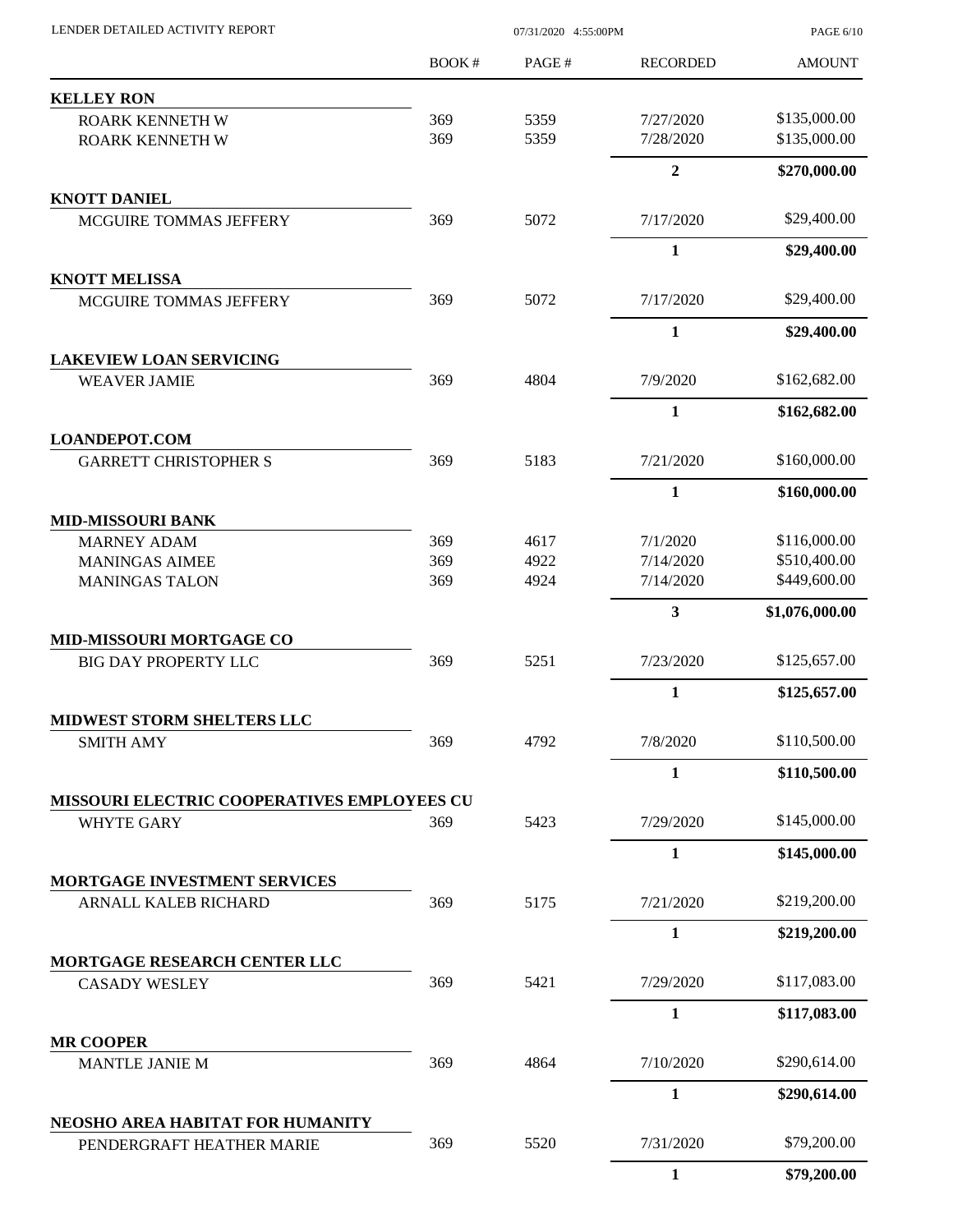| LENDER DETAILED ACTIVITY REPORT        | 07/31/2020 4:55:00PM |       |                 | <b>PAGE 7/10</b>           |  |
|----------------------------------------|----------------------|-------|-----------------|----------------------------|--|
|                                        | BOOK#                | PAGE# | <b>RECORDED</b> | <b>AMOUNT</b>              |  |
| NEW DAY FINANCIAL                      |                      |       |                 |                            |  |
| <b>SHUMAN JEANNE B</b>                 | 369                  | 5501  | 7/31/2020       | \$305,409.00               |  |
|                                        |                      |       | $\mathbf{1}$    | \$305,409.00               |  |
| <b>OAKSTAR BANK</b>                    |                      |       |                 |                            |  |
| <b>DENNIS GRANT</b>                    | 369                  | 4757  | 7/7/2020        | \$90,822.95                |  |
| <b>BLACK RAIN ORDNANCE INC</b>         | 369                  | 5000  | 7/15/2020       | \$345,000.00               |  |
| <b>CJ CAMPBELL SOUP</b>                | 369                  | 5053  | 7/16/2020       | \$35,000.00                |  |
| DHP PROPERTIES & INVESTMENTS, LLC      | 369                  | 5138  | 7/20/2020       | \$275,000.00               |  |
|                                        |                      |       | 4               | \$745,822.95               |  |
| <b>OUTER ROAD INVESTMENTS</b>          |                      |       |                 |                            |  |
| MID AMERICA SUPPLEMENTS                | 369                  | 4998  | 7/15/2020       | \$670,000.00               |  |
|                                        |                      |       | 1               | \$670,000.00               |  |
| PENTAGON FEDERAL CREDIT UNION          |                      |       |                 |                            |  |
| <b>SCOTT KERRIL</b>                    | 369                  | 4660  | 7/2/2020        | \$155,200.00               |  |
| <b>SCOTT KERRIL</b>                    | 369                  | 4660  | 7/6/2020        | \$155,200.00               |  |
|                                        |                      |       | $\overline{2}$  | \$310,400.00               |  |
| PEOPLES BANK<br><b>TAYLOR BRANDA</b>   | 369                  | 5296  | 7/24/2020       | \$131,000.00               |  |
|                                        |                      |       | $\mathbf{1}$    | \$131,000.00               |  |
| PEOPLES BANK OF SENECA                 |                      |       |                 |                            |  |
| <b>JEWSBURY TERRY</b>                  | 369                  | 4892  | 7/13/2020       | \$48,000.00                |  |
| PEACEFUL VALLEY HOLDINGS LLC           | 369                  | 5023  | 7/16/2020       | \$107,500.00               |  |
| <b>RUSSOW SHEILA</b>                   | 369                  | 5025  | 7/16/2020       | \$156,000.00               |  |
| <b>MARION JORDAN D</b>                 | 369                  | 5248  | 7/23/2020       | \$30,700.00                |  |
| BLACKSHIRT INVESTMENTS LLC             | 369                  | 5479  | 7/31/2020       | \$243,000.00               |  |
| SEVEN SOARING SONS LLC                 | 369                  | 5484  | 7/31/2020       | \$362,500.00               |  |
| MURPHY EMILY L                         | 369                  | 5515  | 7/31/2020       | \$193,000.00               |  |
|                                        |                      |       | 7               | \$1,140,700.00             |  |
| PETERS BOB D                           |                      |       |                 |                            |  |
| <b>WARD BRYAN</b>                      | 369                  | 4943  | 7/14/2020       | \$150,000.00               |  |
|                                        |                      |       | $\mathbf{1}$    | \$150,000.00               |  |
| PETERS ROBERT<br><b>WARD CHARLOTTE</b> | 369                  | 4943  | 7/14/2020       | \$150,000.00               |  |
|                                        |                      |       | 1               | \$150,000.00               |  |
| PETERSEN HORACE R                      |                      |       |                 |                            |  |
| SHEPPARD JOSEPH                        | 369                  | 5041  | 7/16/2020       | \$213,500.00               |  |
|                                        |                      |       | $\mathbf{1}$    | \$213,500.00               |  |
| PETERSEN ROSALIE L                     |                      |       |                 |                            |  |
| SHEPPARD ALYSON                        | 369                  | 5041  | 7/16/2020       | \$213,500.00               |  |
|                                        |                      |       | 1               | \$213,500.00               |  |
| PINNACLE BANK                          |                      |       |                 |                            |  |
| <b>OLIVER DONNA J</b>                  | 369                  | 4907  | 7/13/2020       | \$31,041.00                |  |
| <b>WILCOX JAMES R</b>                  | 369<br>369           | 5100  | 7/17/2020       | \$95,000.00<br>\$77,900.00 |  |
| THOMAS JESSICA                         |                      | 5435  | 7/30/2020       |                            |  |
|                                        |                      |       | 3               | \$203,941.00               |  |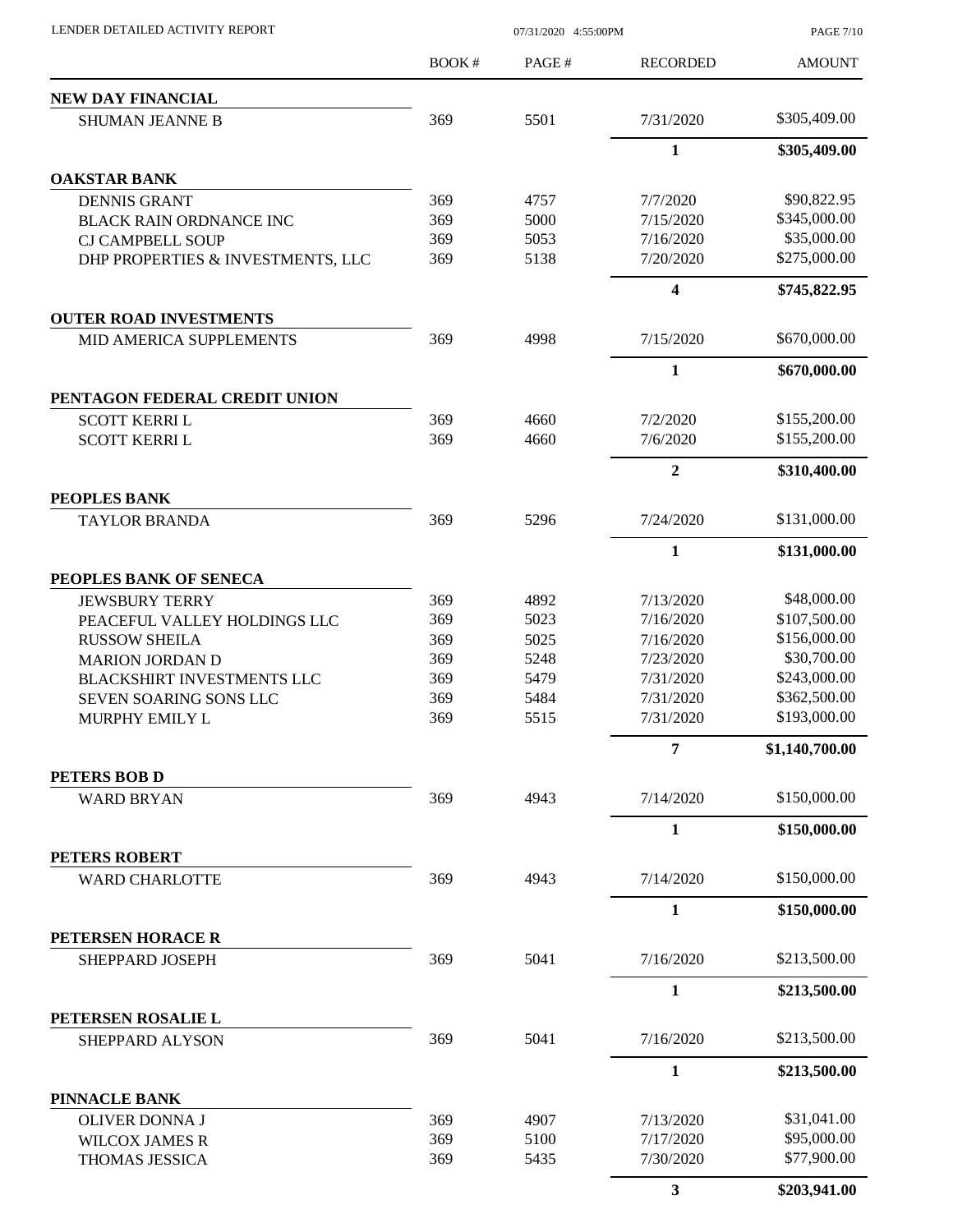| LENDER DETAILED ACTIVITY REPORT                    | 07/31/2020 4:55:00PM |              |                      | <b>PAGE 8/10</b>             |
|----------------------------------------------------|----------------------|--------------|----------------------|------------------------------|
|                                                    | BOOK#                | PAGE#        | <b>RECORDED</b>      | <b>AMOUNT</b>                |
| PROVIDENT FUNDING ASSOCIATES                       |                      |              |                      |                              |
| MEDAIRAJAN SATHYA KAMARAJ ARUNACHA                 | 369                  | 5404         | 7/29/2020            | \$185,000.00                 |
|                                                    |                      |              | $\mathbf{1}$         | \$185,000.00                 |
| <b>QUICKEN LOANS</b>                               |                      |              |                      |                              |
| <b>DUNN ADRIAN</b>                                 | 369                  | 4607         | 7/1/2020             | \$161,800.00                 |
| <b>ELLIOTT CHARLES F</b>                           | 369                  | 4676         | 7/2/2020             | \$114,000.00                 |
| <b>ELLIOTT CHARLES F</b>                           | 369                  | 4676         | 7/6/2020             | \$114,000.00                 |
| <b>TAYLOR GEORGIA</b>                              | 369                  | 5405         | 7/29/2020            | \$331,632.00                 |
| PORTER TERRY L                                     | 369                  | 5406         | 7/29/2020            | \$78,400.00                  |
| <b>TREJO AMADO</b>                                 | 369                  | 5488         | 7/31/2020            | \$125,419.00                 |
| <b>HARRIS MARY SUE</b>                             | 369                  | 5531         | 7/31/2020            | \$77,945.00                  |
|                                                    |                      |              | 7                    | \$1,003,196.00               |
| <b>REGIONS MORTGAGE</b>                            | 369                  | 5061         | 7/16/2020            | \$349,950.00                 |
| <b>KEESLER CRAIG</b>                               |                      |              |                      |                              |
|                                                    |                      |              | $\mathbf{1}$         | \$349,950.00                 |
| <b>ROYAL UNITED MORTGAGE</b><br>HOLLENBECK RICHARD | 369                  | 5288         | 7/24/2020            | \$127,500.00                 |
|                                                    |                      |              | 1                    | \$127,500.00                 |
| <b>SECURITY BANK OF SOUTHWEST MISSOURI</b>         |                      |              |                      |                              |
| <b>BAR JE FARMS LLC</b>                            | 369                  | 5119         | 7/20/2020            | \$2,007,728.00               |
|                                                    |                      |              | 1                    | \$2,007,728.00               |
| <b>SERVION, INC</b>                                |                      |              |                      |                              |
| <b>KIRBY DEANNE TANETTE</b>                        | 369                  | 4743         | 7/7/2020             | \$130,000.00                 |
|                                                    |                      |              | $\mathbf{1}$         | \$130,000.00                 |
| <b>SHERWOOD COMMUNITY BANK</b>                     |                      |              |                      |                              |
| COMBS QUALIFIED SPOUSAL TRUST                      | 369                  | 5360         | 7/27/2020            | \$120,000.00                 |
| COMBS JACK L AND PAMELA J TRUST                    | 369                  | 5360         | 7/28/2020            | \$120,000.00                 |
|                                                    |                      |              | $\overline{2}$       | \$240,000.00                 |
| <b>SIMMONS BANK</b>                                |                      |              |                      |                              |
| PERSONS JOANNA                                     | 369                  | 4978         | 7/15/2020            | \$50,730.00                  |
| <b>GARDNER STEVEN</b>                              | 369                  | 5528         | 7/31/2020            | \$111,150.00                 |
|                                                    |                      |              | $\overline{2}$       | \$161,880.00                 |
| SMITH DANIEL PAUL TRUST                            |                      |              |                      |                              |
| <b>ROSS STEPHEN</b>                                | 369                  | 4642         | 7/2/2020             | \$128,500.00                 |
| <b>ROSS STEPHEN</b>                                | 369                  | 4642         | 7/6/2020             | \$128,500.00                 |
|                                                    |                      |              | $\overline{2}$       | \$257,000.00                 |
| <b>SMITH SANDRA SHERYL TRUST</b>                   |                      |              |                      |                              |
| <b>ROSS KATHY</b><br><b>ROSS KATHY</b>             | 369<br>369           | 4642<br>4642 | 7/2/2020<br>7/6/2020 | \$128,500.00<br>\$128,500.00 |
|                                                    |                      |              | $\overline{2}$       | \$257,000.00                 |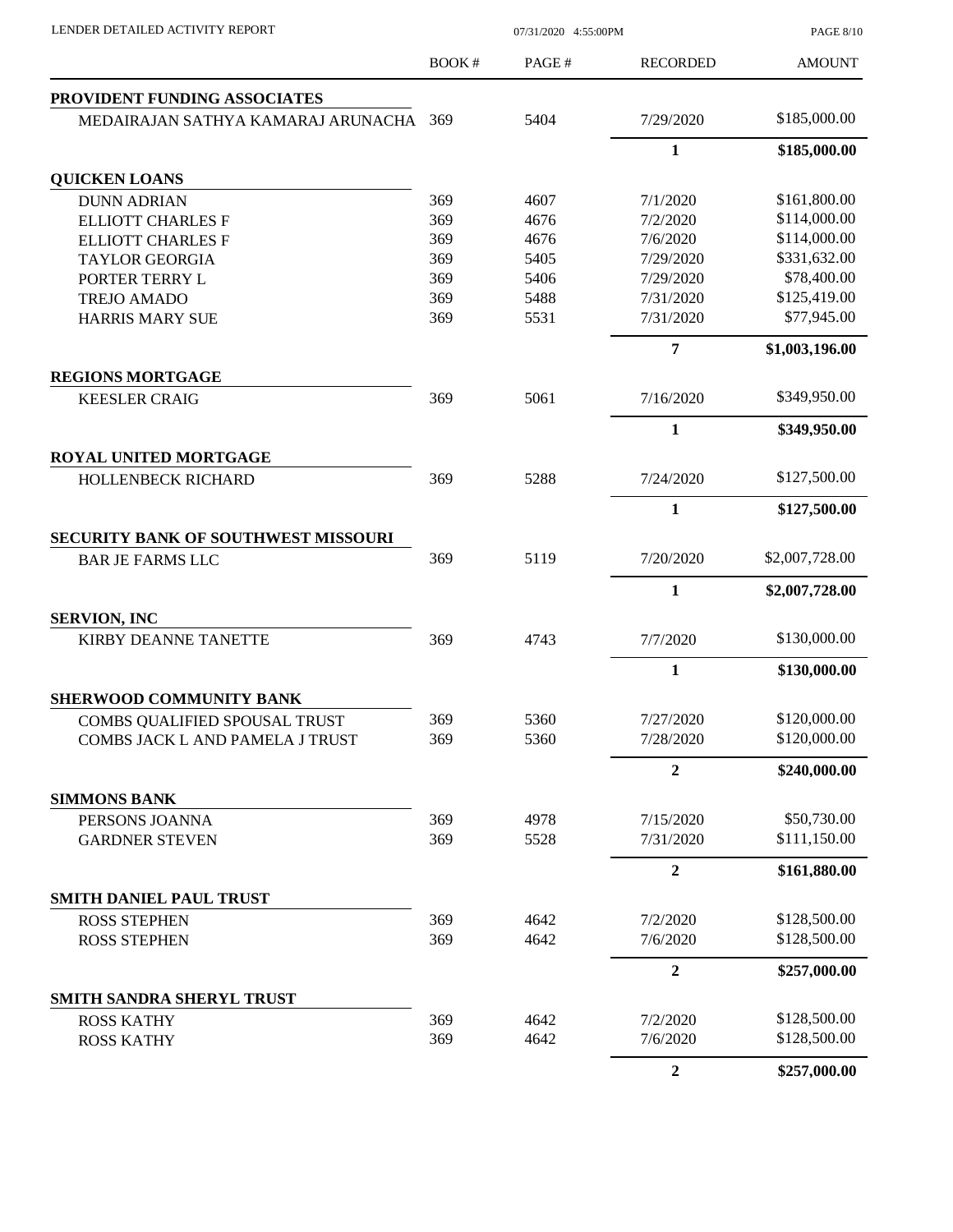PAGE 9/10

|                                                       | BOOK#      | PAGE#        | <b>RECORDED</b>  | <b>AMOUNT</b>  |
|-------------------------------------------------------|------------|--------------|------------------|----------------|
| <b>SOUTHWEST MISSOURI BANK</b>                        |            |              |                  |                |
| HERNANDEZ BENJAMIN                                    | 369        | 4592         | 7/1/2020         | \$55,000.00    |
| <b>FATINO CARMEN M</b>                                | 369        | 4621         | 7/1/2020         | \$116,000.00   |
| HONEYWELL KATHERINE JOYCE                             | 369        | 4647         | 7/2/2020         | \$240,562.00   |
| HONEYWELL KATHERINE JOYCE                             | 369        | 4647         | 7/6/2020         | \$240,562.00   |
| <b>LAMPERT KAYLA</b>                                  | 369        | 4750         | 7/7/2020         | \$135,000.00   |
| <b>SCHNACKENBERG STEVEN</b>                           | 369        | 4868         | 7/10/2020        | \$200,000.00   |
| <b>DAVIDSON DANIELLE</b>                              | 369        | 4967         | 7/14/2020        | \$204,155.00   |
| <b>FRANCISCO MARY</b>                                 | 369        | 4994         | 7/15/2020        | \$222,775.00   |
| WILTHOM, LLC                                          | 369        | 5079         | 7/17/2020        | \$157,500.00   |
| DEBEARD INVESTMENTS LLC                               | 369        | 5094         | 7/17/2020        | \$112,000.00   |
| PARLET PAMELA JEAN                                    | 369        | 5098         | 7/17/2020        | \$88,300.00    |
| DUTTON INVESTMENT GROUP LLC                           | 369        | 5102         | 7/20/2020        | \$216,000.00   |
| <b>LAWSON MECHELLE LEE</b>                            | 369        | 5107         | 7/20/2020        | \$140,000.00   |
| <b>SCHMIDT KIMBERLY</b>                               | 369        | 5162         | 7/21/2020        | \$39,000.00    |
| <b>SKAGGS SHANE</b>                                   | 369        | 5168         | 7/21/2020        | \$143,920.00   |
| <b>HICKEY SAMUEL</b>                                  | 369        | 5193         | 7/21/2020        | \$265,350.00   |
| <b>MCDANIEL TROY D</b>                                | 369        | 5293         | 7/24/2020        | \$370,000.00   |
| <b>CUPP JARRED LEE</b>                                | 369        | 5345         | 7/27/2020        | \$238,000.00   |
| <b>CUPP JARED LEE</b>                                 | 369        | 5345         | 7/28/2020        | \$238,000.00   |
| <b>GRIFFIN MIRISSA</b>                                | 369        | 5412         | 7/29/2020        | \$160,000.00   |
| <b>EM LAUGHLIN LLC</b>                                | 369        | 5413         | 7/29/2020        | \$96,000.00    |
| DEBEARD INVESTMENTS LLC                               | 369        | 5414         | 7/29/2020        | \$112,000.00   |
| <b>GORDON SARAH MARIE</b>                             | 369        | 5429         | 7/29/2020        | \$164,000.00   |
| YERINGTON MELISSA                                     | 369        | 5497         | 7/31/2020        | \$27,600.00    |
| <b>HOOD RODNEY R</b>                                  | 369        | 5499         | 7/31/2020        | \$20,000.00    |
|                                                       |            |              | 25               |                |
| THE CORNERSTONE BANK                                  |            |              |                  | \$4,001,724.00 |
| KAYTEE SQUARED PROPERTIES                             | 369        | 5490         | 7/31/2020        | \$90,200.00    |
|                                                       |            |              | 1                | \$90,200.00    |
| <b>THRIVE MORTGAGE</b>                                |            |              |                  |                |
|                                                       |            |              |                  | \$510,400.00   |
| <b>MACFERREN VICKI</b>                                | 369<br>369 | 5343<br>5343 | 7/27/2020        | \$510,400.00   |
| <b>MACFERREN VICKI</b>                                |            |              | 7/28/2020        |                |
|                                                       |            |              | $\overline{2}$   | \$1,020,800.00 |
| <b>TOP FLITE FINANCIAL</b><br><b>KOLB JIMMIE LOIS</b> | 369        | 4611         | 7/1/2020         | \$129,200.00   |
|                                                       |            |              | 1                | \$129,200.00   |
| <b>TOWNE MORTGAGE</b>                                 |            |              |                  |                |
| <b>LIVINGSTON REBA</b>                                | 369        | 4784         | 7/8/2020         | \$81,818.00    |
|                                                       |            |              | $\mathbf{1}$     | \$81,818.00    |
| <b>USBANK</b>                                         |            |              |                  |                |
| <b>KEMP REGINA</b>                                    | 369        | 4634         | 7/2/2020         | \$129,150.00   |
| <b>KEMP REGINA</b>                                    | 369        | 4633         | 7/6/2020         | \$129,150.00   |
| <b>BOWYER RACHEL P</b>                                | 369        | 4672         | 7/6/2020         | \$33,600.00    |
| KOHLER WILLIAM                                        | 369        | 4832         | 7/10/2020        | \$63,000.00    |
| <b>ATCHLEY MICHELLE A</b>                             | 369        | 4963         | 7/14/2020        | \$232,275.00   |
| JOHNSTON CLINTON L                                    | 369        | 5229         | 7/23/2020        | \$110,378.00   |
| LEE DEANAK                                            | 369        | 5246         | 7/23/2020        | \$178,028.00   |
| <b>BEELER PHYLLIS J</b>                               | 369        | 5309         | 7/27/2020        | \$92,000.00    |
| <b>BEELER PHYLLIS J</b>                               | 369        | 5309         | 7/28/2020        | \$92,000.00    |
|                                                       |            |              | $\boldsymbol{9}$ | \$1,059,581.00 |